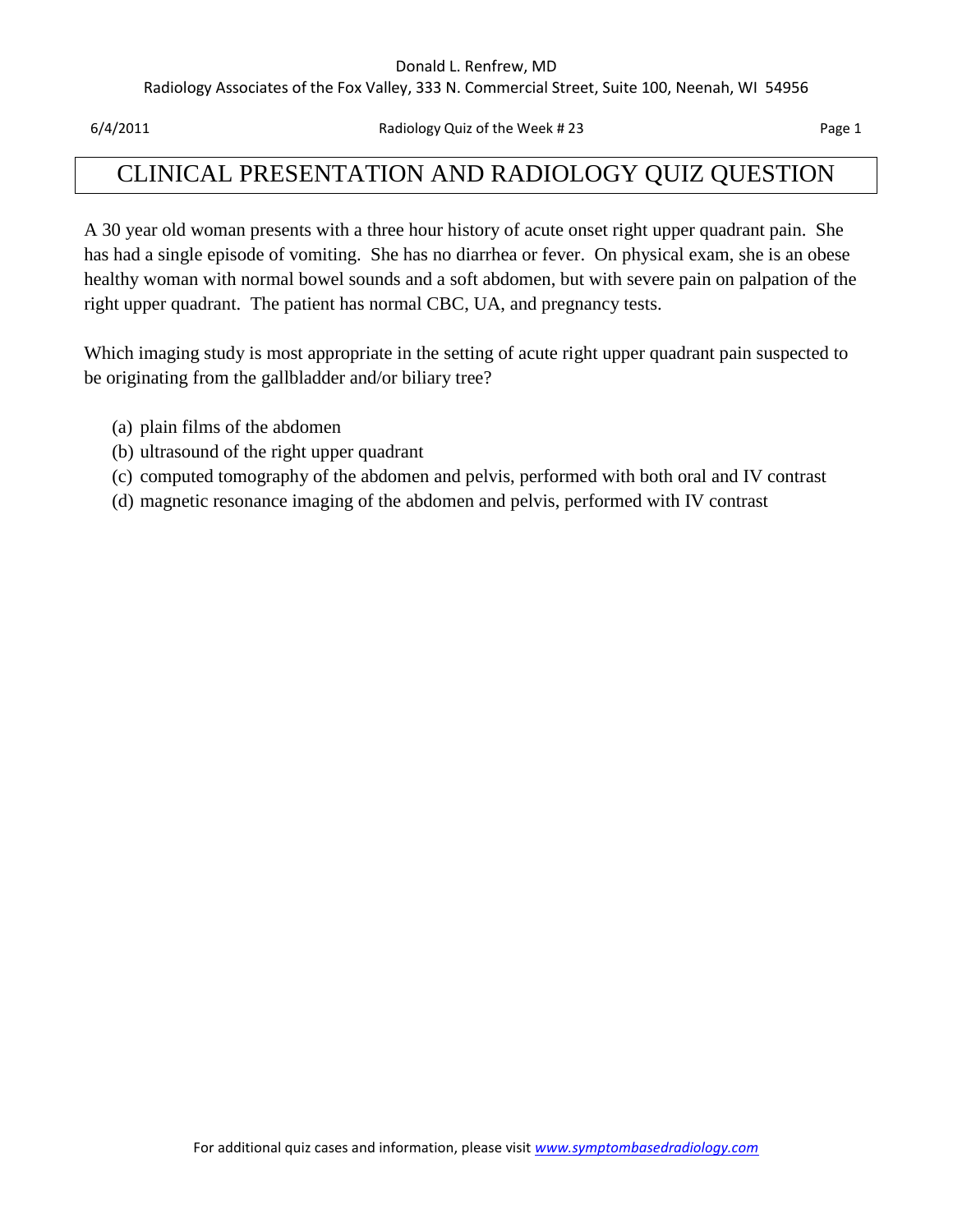## RADIOLOGY QUIZ QUESTION, ANSWER, AND EXPLANATION

A 30 year old white woman presents with a three hour history of acute onset right upper quadrant pain. She has had a single episode of vomiting. She has no diarrhea or fever. On physical exam, she is an obese healthy woman with normal bowel sounds and a soft abdomen, but with severe pain on palpation of the right upper quadrant. The patient has a normal CBD, UA, and pregnancy test.

Which imaging study is most appropriate in the setting of acute right upper quadrant pain suspected to be originating from the gallbladder and/or biliary tree?

- (a) plain films of the abdomen
- (b) ultrasound of the right upper quadrant
- (c) computed tomography of the abdomen and pelvis, performed with both oral and IV contrast
- (d) magnetic resonance imaging of the abdomen and pelvis, performed with IV contrast

Answer: (b), ultrasound of the right upper quadrant, is the correct answer.

Plain films of the abdomen are of little utility in evaluating biliary colic, and (a) is incorrect. Computed tomography may be used following right upper quadrant ultrasound in a patient with biliary colic if the ultrasound study is negative or confusing, but is not the first imaging study of choice, and (c) is incorrect. Magnetic resonance imaging, similarly, may sometimes be used for evaluation of the biliary tree if the ultrasound study is nondiagnostic, but MR is not the imaging study of choice, and (d) is incorrect.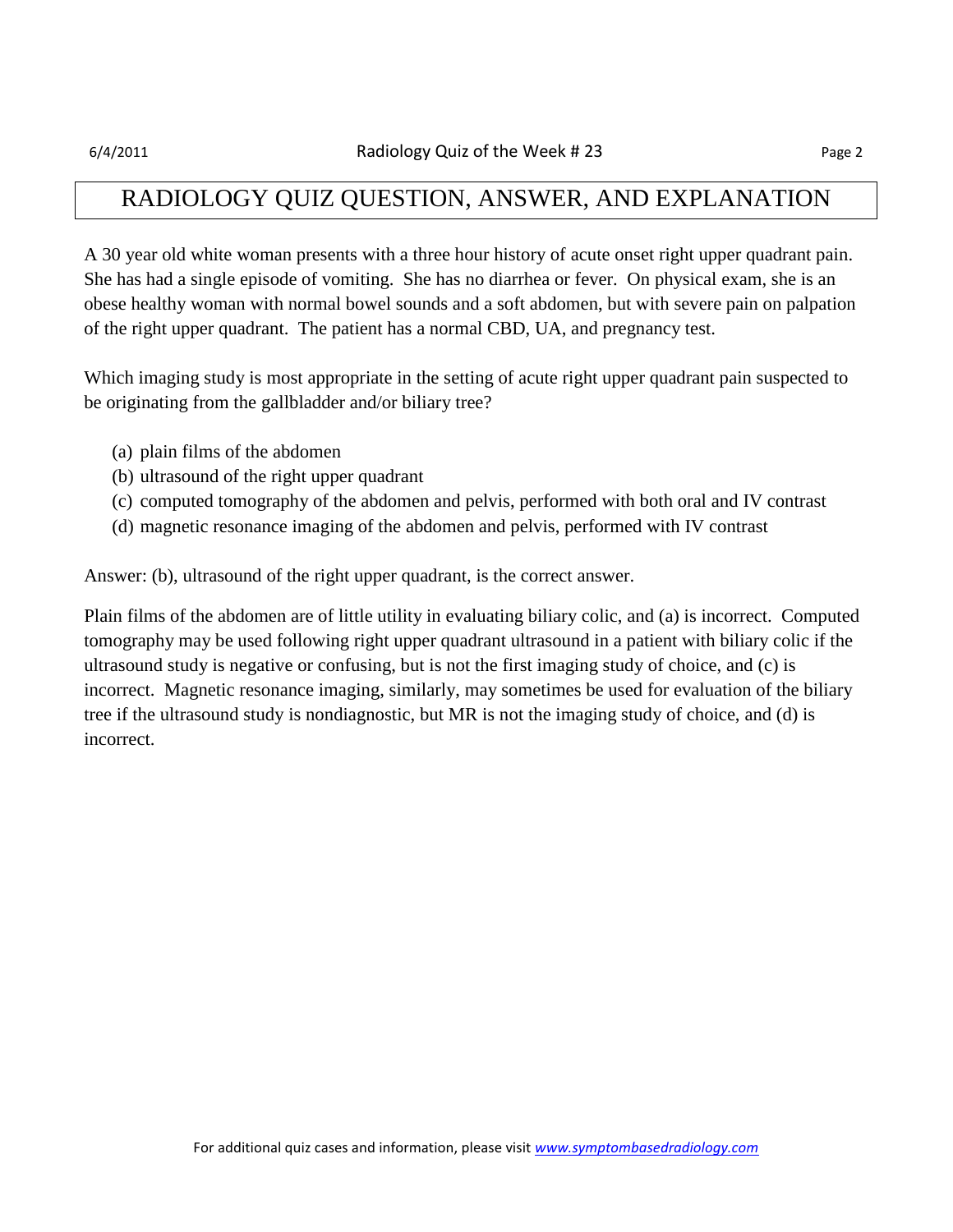# IMAGING STUDY AND QUESTIONS



Imaging questions:

- 1) What type of study is shown?
- 2) Are there any abnormalities?
- 3) What is the most likely diagnosis?
- 4) What is the next step in management?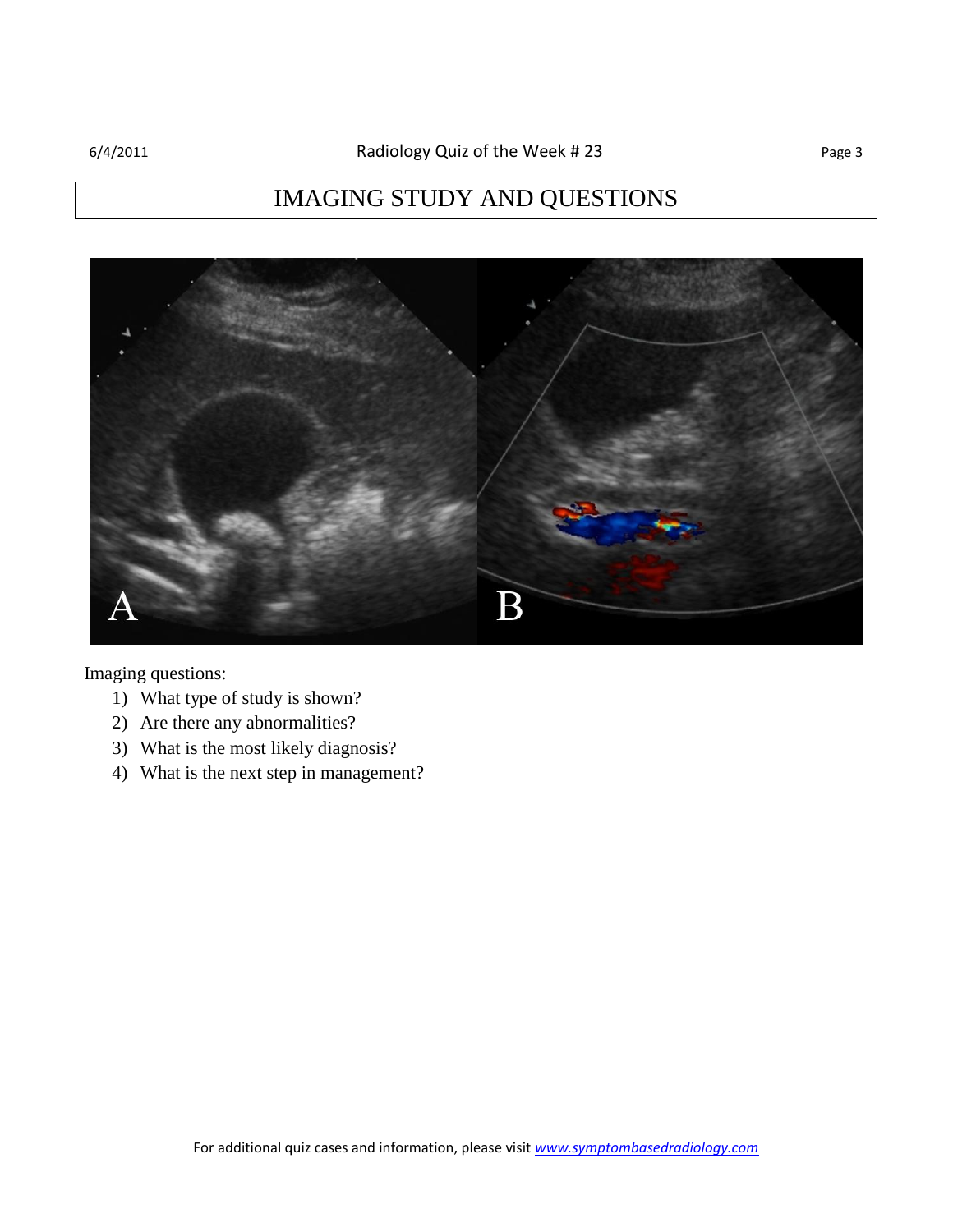## IMAGING STUDY QUESTIONS AND ANSWERS



- 1) What type of study is shown in the figure? The images are from a right upper quadrant ultrasound study. A. Right upper quadrant study through the gallbladder. B. Right upper quadrant ultrasound with color Doppler (inside the white trapezoidal outline) of the common duct and portal vein.
- 2) Are there any abnormalities? In A, there is a highly echogenic oval gallstone (white arrow) causing acoustic "shadowing" (the black area marked by the black arrows). In B, the white arrows mark the common duct, which demonstrates normal caliber, in its usual position anterior to the portal vein (black arrow, showing flow on the color image).
- 3) What is the most likely diagnosis? Cholelithiasis.
- 4) What is the next step in management? If the patient has typical symptoms of gallstone disease (such as this patient had), surgical referral with the expectation that a cholecystectomy will follow.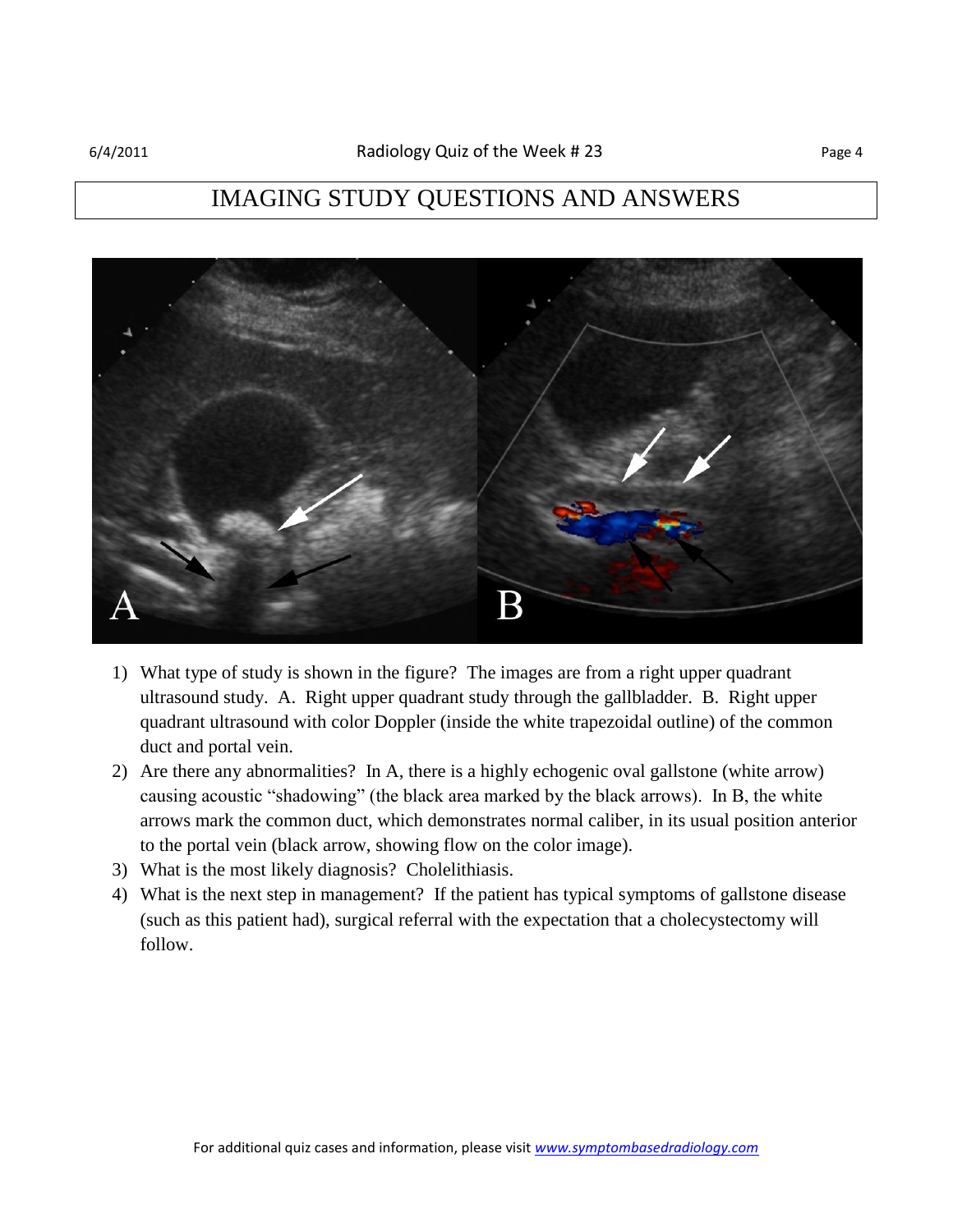## PATIENT DISPOSITION, DIAGNOSIS, AND FOLLOW-UP

The patient was referred to a surgeon who concluded that the patient's symptoms were in all likelihood coming from acute cholecystitis and she was taken to the operating room where she underwent laparoscopic cholecystectomy. The patient had a rapid, excellent recovery and had no further right upper quadrant pain.